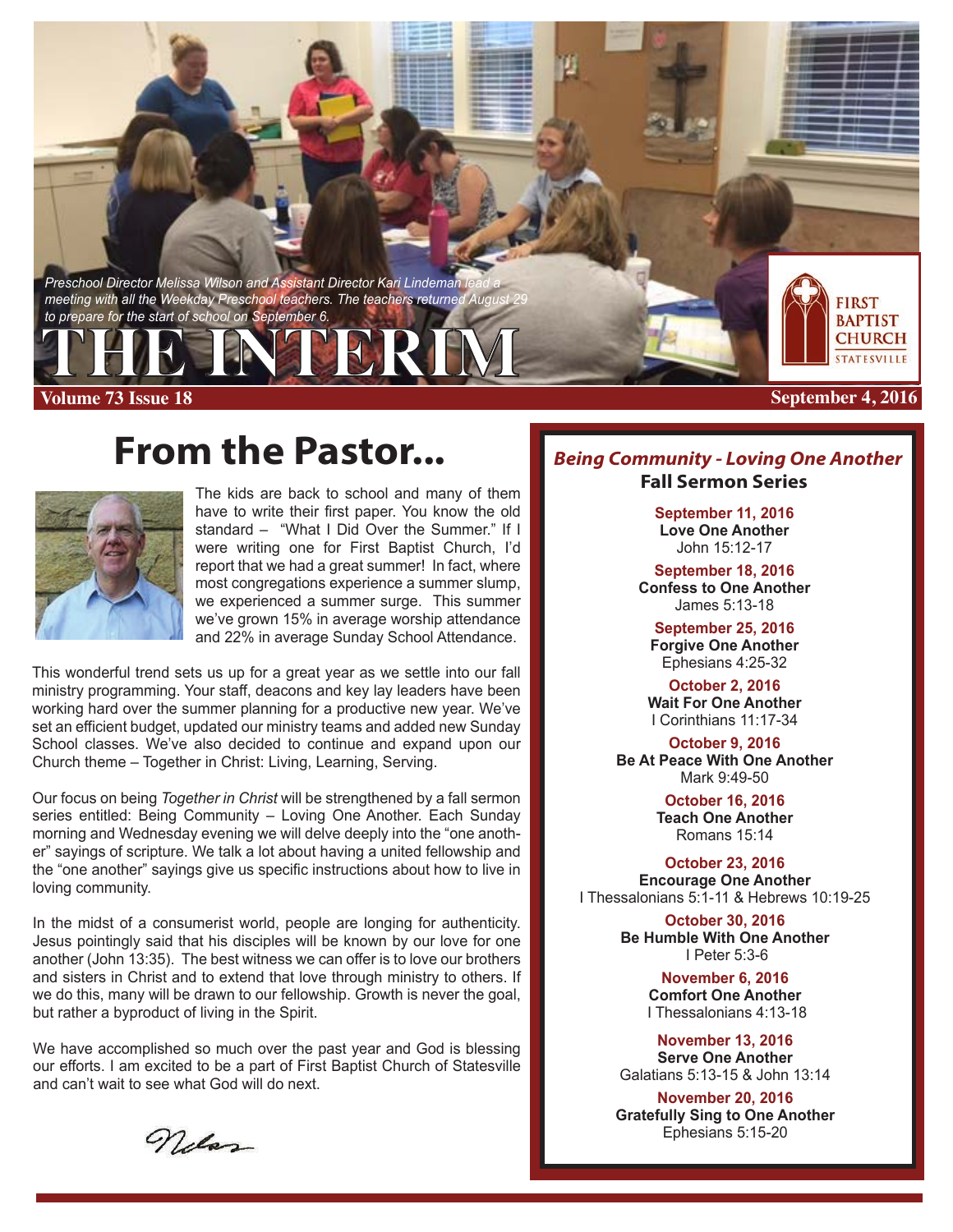### **Schedule**

**Sunday, September 4** 9:00 a.m. Sunday School for All Ages 10:00 a.m. Worship in Sanctuary 5:00 p.m. Venture Students **Monday, September 5 Happy Labor Day! Church Office Closed Tuesday, September 6** 9:00 a.m. Yoga - FLC 6:00 p.m. Yoga - FLC 7:00 p.m. Men's Basketball - Gym **Wednesday, September 7** 5:00 p.m. Family Night Meal 6:00 p.m. Presentation & Discussion of 2016-2017 Budget & Adult Bible Study 7:00 p.m. Sanctuary Choir - Choir Room **Thursday, September 8** 9:00 a.m. Yoga **Friday, September 9** 12:30 p.m. Line Dancers - Gym **Sunday, September 11** 9:00 a.m. Sunday School for all ages 10:00 a.m. Worship in Sanctuary 11:00 a.m. Business Management Team Available for Questions - Adams Hall 4:00 p.m. Deacon Ministry Team 5:00 p.m. Venture Students **Monday, September 12** 9:00 a.m. Prayer in Sanctuary 10:00 a.m. Sewing Group 12:00 p.m. Line Dancers **Tuesday, September 13** 9:00 a.m. Yoga -FLC 6:00 p.m. Precept BIble Study - Adams Hall 7:00 p.m. Men's Basketball - Gym **Wednesday, September 14** 9:30 a.m. Precept Bible Study - Adams Hall 5:00 p.m. Family Night Meal 5:45 p.m. Activities for Children & Students 6:00 p.m. Second Discussion of 2016-2017 Budget 7:00 p.m. Sanctuary Choir Practice - Choir Room **Thursday, September 15** 9:00 a.m. Yoga 11:00 a.m. Senior Adult Luncheon 1:00 p.m. Clothes Closet **Friday, September 16** 12:00 p.m. Line Dancers - Gym

#### **Church Staff Directory**

OFFICE HOURS: 9:00 AM - 5:00 PM Mon - Thur Tel: 704-873-7231 **THE INTERIM (USPS 581-800)** Published Every Two Weeks by First Baptist Church, 815 Davie Avenue, Periodicals postage paid at Statesville, NC 28677

POSTMASTER: send address changes to: THE INTERIM First Baptist Church, 815 Davie Ave., Statesville, NC 28677-5310

#### **Spiritual Statistics**

| <b>Weeks of August 21 &amp; 28, 2016</b> |      |      |  |
|------------------------------------------|------|------|--|
|                                          | 8/21 | 8/28 |  |
|                                          |      |      |  |
|                                          |      |      |  |

#### **Financial Statistics**

| <b>Weeks of August 21 &amp; 28, 2016</b> |           |               |  |  |
|------------------------------------------|-----------|---------------|--|--|
|                                          | 8/21      | 8/28          |  |  |
| <b>Budget - Received</b>                 | 15,801.50 | 13,878.96     |  |  |
| Alms                                     | 0.00      | 100.00        |  |  |
| Designated - Received                    | 165.00    | 1,380.00      |  |  |
| Sound System                             | 435.00    | 695.00        |  |  |
| <b>TOTAL GIVING WEEK OF 8/21/16</b>      |           | 16,401.50     |  |  |
| <b>TOTAL GIVING WEEK OF 8/28/16</b>      |           | 16,053.96     |  |  |
| <b>Budget for 2015-2016</b>              |           | 893,174.00    |  |  |
| Weekly Budget Needed                     |           | 17,176.42     |  |  |
| <b>Budget Needs To Date</b>              |           | 824,468.31    |  |  |
| <b>Budget Given to Date</b>              |           | 716,542.22    |  |  |
| <b>Behind Budget</b>                     |           | (107, 926.09) |  |  |
| Designated Funds Received-Year to Date   |           | 100,272.44    |  |  |
| Alms Received-Year to Date               |           | 7,400.50      |  |  |
| Total Giving-Year to Date                |           | 946,741.16    |  |  |
| So All May See & Hear                    |           | 122,526.00    |  |  |

### So All May See & Hear

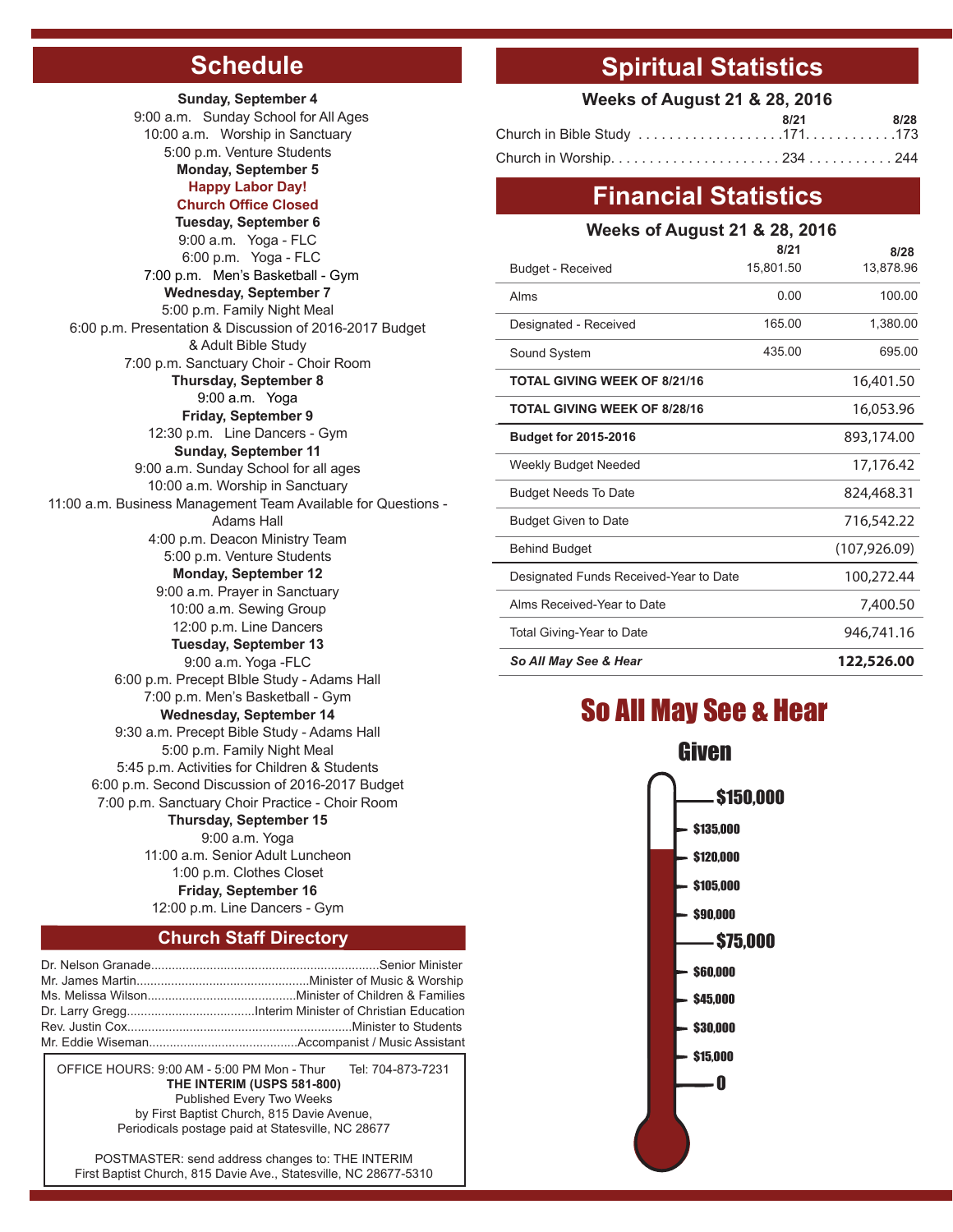## **Prayer Point From Dread to Delight**

Lord, I confess: I have a resistance in my heart toward spending time in prayer. I can think of a million other things I'd be more comfortable doing. But—I want to know You, and I realize that will only come through PRAYER. Lord, teach me to pray, teach me how to pray, and PLEASE place in my heart a desire to pray.

Is this your prayer? If so, please know that prayer sometimes begins as a discipline, but always ends as a delight! The more we pray (dialogue with the One Who created us, knows us best and loves us most), the more we learn to pray and the more we desire to pray.

I challenge you this week: discipline yourself to pray five minutes each day. Soon you will lose track of the time and find that dread has gone from discipline to desire to delight.

Oh, Lord, may I never substitute ANYTHING for the privilege of talking with You!

His servant and your friend, Ginny Stikeleather

j.